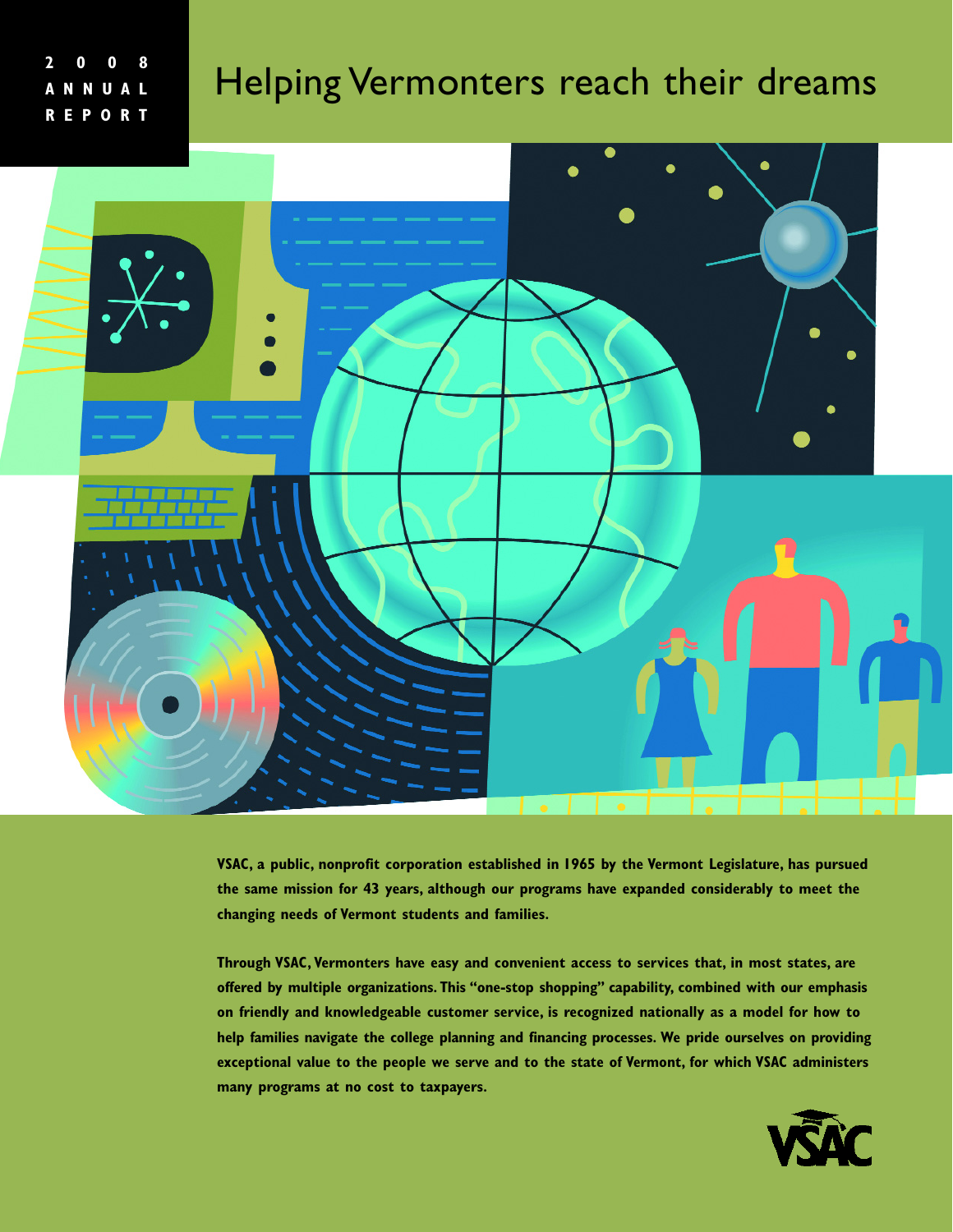

**VSAC'S MISSION IS TO ENSURE THAT ALL VERMONTERS HAVE THE NECESSARY FINANCIAL AND INFORMATION RESOURCES TO PURSUE THEIR EDUCATION GOALS BEYOND HIGH SCHOOL.**

organization emerged on a path that we believe will enable it to remain financially viable and of continued service to Vermonters for generations to come.

The challenge came in the form of turmoil in the financial markets that made it impossible for many education lenders throughout the U.S. to refinance their existing portfolios or secure capital for new student and parent loans.While many lenders had to turn to the federal government for help, VSAC was able to forge an agreement within Vermont that provided private capital for new loans for the 2008-09 academic year — becoming the first entity of its kind in the nation to do so.

**From VSAC's Board Chair and President**<br>
Facal year 2008 was among the most challenging periods in VSAC's 43-year history, but the organization emerged on a path that we believe will emakle it to remain financially viable Fortunately,VSAC was already on a strategic planning course aimed at helping the organization operate as economically as possible while maintaining comprehensive services for our customers. By the time the fiscal year concluded, we had begun taking steps that will continue through the next two budget cycles to weather continuing economic uncertainty in the U.S. by cutting expenses and increasing efficiencies.

Despite new demands placed on our staff, our 366 employees never wavered in their commitment to VSAC and our mission — ensuring that as many Vermonters as possible have the information and financing they need to pursue education or training beyond high school.That work took many forms:

- expanding our much-heralded outreach services for low-income and "first-generation" college students through the launch of the Start Where You Are college access campaign and enhanced career development services for schools and individuals
- providing a range of free college and career planning activities, including walk-in services and workshops at our resource center in Winooski, statewide access to our library materials and online planning tools, and conferences and presentations for students and parents
- raising awareness of the importance of college savings and fostering continued enrollment in the VSAC-sponsored Vermont Higher Education Investment Plan,Vermont's official 529 plan
- distributing state education grants to thousands of students through our base appropriation, as well as Next Generation scholarship funds, from the state of Vermont
- generating additional private support for scholarships and assisting in the administration of dozens of scholarships available to Vermonters
- offering affordable student and parent loans to Vermonters and non-residents attending Vermont colleges through competitive pricing that included more than \$11 million in fee waivers and other discounts
- developing innovative and reliable channels to loan capital so that students and parents can continue to obtain the education loans they need

As we look to the future, helping Vermonters reach their dreams for life beyond high school will remain at the heart of everything we do as an organization.

**CHRIS ROBBINS** DONALD R.VICKERS CHAIR, VSAC BOARD OF DIRECTORS VSAC PRESIDENT

Denwesk Vicker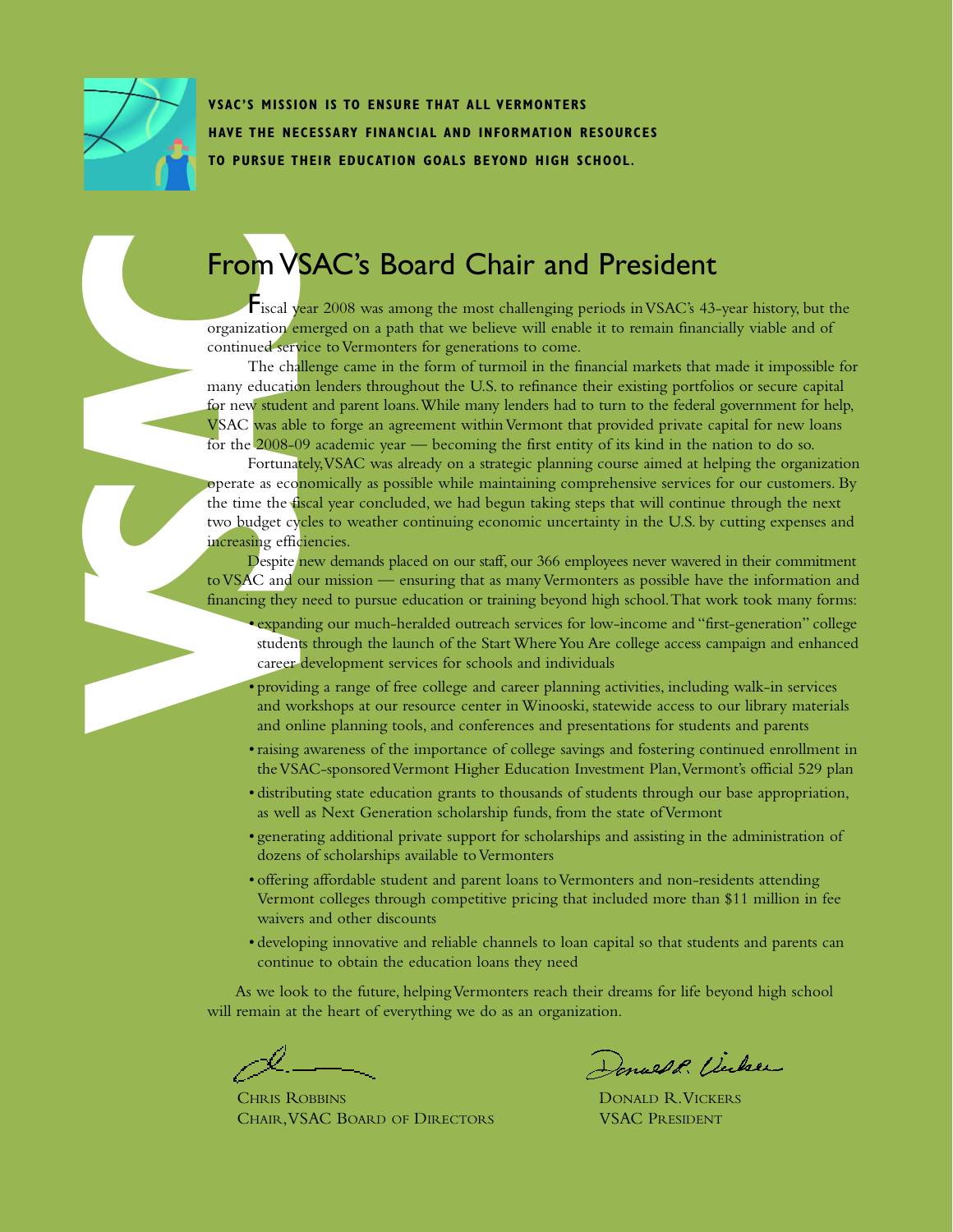

### Student Services (263 employees)

**VSAC's largest division comprises departments that provide direct service to customers, primarily in education finance but also in the college and career planning arena.**

#### **Financial Aid Delivery & Operations**

Financial Aid Delivery & Operations processes applications for education grants, scholarships, and loans administered by VSAC; awards aid to eligible applicants; services loans in repayment; and works with postsecondary schools to ensure a seamless financing process for students and the institutions they attend. In FY08, FADO:

- awarded \$20.7 million in mostly state-funded grants to nearly 12,000 students pursuing full-time, part-time, or non-degree study.
- disbursed \$6.2 million in more than 3,000 scholarships funded by private, federal, and state sources, including VSAC.
- disbursed \$453 million in federal and private education loans for 61,387 borrowers. Included were federal Stafford loans for undergraduate and graduate students; federal PLUS loans for parents and graduate students; federal loan consolidation; and private and institutional student loans. *(VSAC discontinued consolidation mid-way through the fiscal year, when interest rate and regulatory changes rendered it a less economical option for most borrowers and for VSAC.)*
- serviced more than 180,000 loans for more than 100,000 borrowers using 14 different loan programs.
- issued \$11.5 million in borrower discounts.
- worked with more than 800 postsecondary institutions to facilitate electronic exchange of loan data and to streamline the financial aid process.
- provided financial aid services for seven Vermont postsecondary institutions. *(This was discontinued at the end of the fiscal year due to federal regulatory changes governing the relationships between schools and lenders, including nonprofit agencies like VSAC.)*

#### **Customer Relations**

VSAC's Customer Relations department provides comprehensive, personalized counseling to students and parents as families plan for college; apply for education grants, scholarships, and loans; and repay loans. CR oversees services offered through the VSAC Resource Center in Winooski, staffs VSAC's phone lines to answer virtually any question that comes counselors' way, and works with student and parent borrowers during the 10 years or more of loan repayment in an effort to help customers manage their education debt. During FY08, CR:

- served 24,483 walk-in customers at the resource center.
- managed the center's public access computers and lending library containing more than 7,800 resources available to Vermonters statewide.
- staffed 117 presentations at Vermont high schools and college campuses on the topics of paying for college and managing education debt.
- placed and received nearly 500,000 calls, and responded to more than 15,000 e-mails, pertaining to financial aid, loan repayment, and other inquiries from customers.

#### **Claims, Collections & Compliance**

The department's compliance employees monitor, and ensure VSAC compliance with, myriad state and federal laws and regulations governing education loan programs, privacy and security of customer information, and more. Claims and collections employees assist borrowers who are at risk of defaulting, or have defaulted, on their education loans, as well as undertaking default collection activities.

- VSAC consistently enjoys among the lowest loan default rates in the nation.VSAC's rate for the most recent reporting period, federal FY06, was 2.2 percent, compared to a national rate of 5.2 percent.
- The department is also successful at collecting on defaulted loans, with \$14 million collected in FY08.
- In addition, the department has one of the oldest and most successful loan rehabilitation programs in the nation; in FY08, this activity helped remove 315 VSAC borrowers and \$4.4 million in loans from default.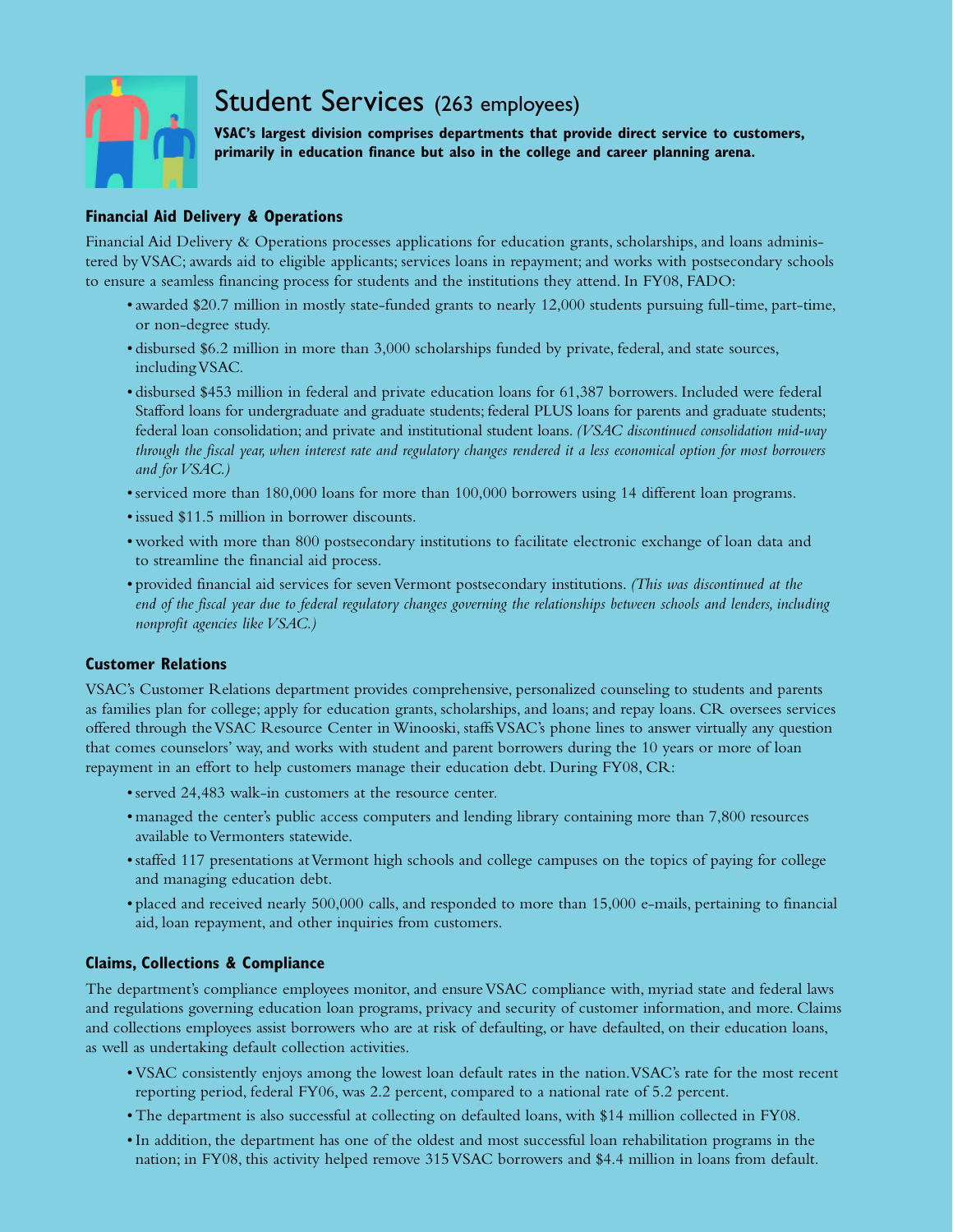The Student Services division also includes the departments of **Information Technology** and **Integrated Data & Project Management**.

- IT employees identify, build, deploy, and support secure, high-quality technology solutions to meet business goals; train staff on the use of new technologies; evaluate new products and services; monitor industry initiatives; integrate business processes; protect customer information; maintain server, telecom, and desktop operating systems; and oversee enterprise and purchased software applications.
- IDPM employees manage projects, resolve system issues, and support systems used by Student Services staff. Examples of tasks this department undertakes are 1098 and 1099 reporting, privacy notifications, awarding of borrower discounts, credit reporting, and updating of Web site content.



### **Career & Education Outreach**

VSAC's Career & Education Outreach department oversees information and counseling services for low-income and "first-generation" college students through three federal grants and the state's Start Where You Are program, as well as providing all Vermonters with access to comprehensive college and career planning information. In FY08, CEO:

- provided intensive services to 1,803 students in grades 6 through 12 at 53 Vermont schools through the federal GEAR UP program.An additional 5,449 students at 38 of the participating schools benefitted from GEAR UP partnership activities, such as after-school programs, tutoring, college visits, and college transition assistance.
- provided intensive services to 1,376 students in grades 6 though 12 at 50 schools through Talent Search, a federal TRiO program.
- counseled 2,249 adult learners through the Educational Opportunity Center, a federal TRiO program.
- initiated career and college planning conversations among disadvantaged teens statewide through the Start Where You Are campaign, a program that has literally gone on the road throughout Vermont with seed money from the state and ongoing support from VSAC.
- hosted a variety of career development and college planning workshops for middle and high school students, their parents, and adult learners.
- continued efforts to create a statewide career development system through curriculum and professional services for schools and educators, six career fairs serving 3,426 students and 805 adult learners, services in the VSAC Resource Center, and the Vermont Career Gateway Web portal.
- collaborated with departments of state government,Vermont colleges, professional organizations, business groups, and a variety of social service agencies to assist Vermonters with career and education planning.

#### **Vermont Higher Education Investment Plan**

VSAC has administered Vermont's 529 college savings plan, the Vermont Higher Education Investment Plan, since the program's inception in late 1999.The plan offers affordable minimum contributions (\$25 at a time or \$15 per pay period by payroll deduction), three investment options, low expenses, and attractive federal and state tax benefits.

- VHEIP has enjoyed consistent growth in accounts and contributions, with assets valued at more than \$92 million as of the end of FY08.
- Among the benefits is a 10-percent state income tax credit on yearly contributions of up to \$2,500 per beneficiary per taxpayer. For the 2007 tax year, the credit was worth \$828,854 to 1,710 Vermonters.
- To date, program management has been provided by TIAA-CREF Tuition Financing Inc.As VHEIP's 10-year anniversary approaches,VSAC has solicited proposals for future plan management and expects to choose a business partner before the start of FY10.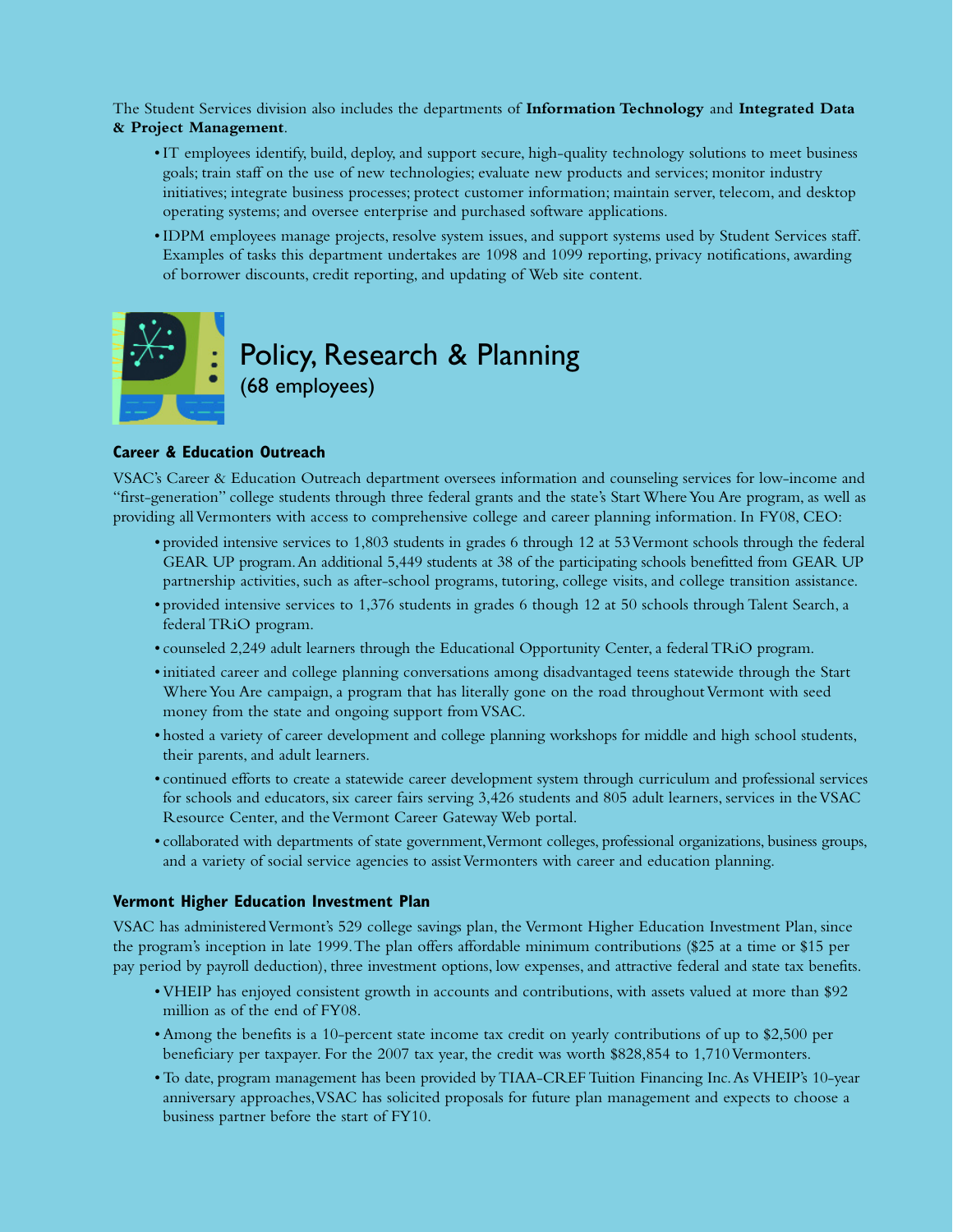#### **Research**

VSAC's Research department collects and analyzes data from state and national sources to help Vermont policymakers understand and respond to higher education challenges and needs. In FY08, Research staff:

- analyzed college continuation, persistence, and completion data for Vermont high school graduates.
- examined college persistence and graduation rates for students served by the federal Talent Search and GEAR UP programs administered by VSAC.
- calculated average education debt upon graduation for Vermont grant recipients and for Vermont State Colleges graduates.
- supported VSAC efforts to provide foster youth with career and education planning information and to identify foster youth eligible for college scholarships.
- fulfilled data requests from the Vermont Legislature, many groups with which VSAC is affiliated, the media, and others.
- presented data at regional and national conferences, including events sponsored by the College Board.

The division of Policy, Research & Planning also includes VSAC's **Marketing & Information Services** team and its **Public Affairs** function.

- M&I produces dozens of publications and direct marketing pieces on a broad array of college savings, planning, and financing topics. Publications are distributed to Vermonters free of charge through schools, libraries, agencies, and other locations.
- M&I also coordinates VSAC's annual College Pathways conference for high school sophomores, juniors, and parents, which in FY08 attracted 1,518 participants. In all, M&I staffed or assisted other VSAC staff with 62 community events statewide, including "exit counseling" for borrowers about to graduate college, financial aid training workshops for education professionals, and VSAC's annual Paying for College evening presentations, held at 67 high schools serving Vermonters.
- VSAC's public affairs director serves as the organization's liaison with the media and oversees VSAC advertising. In FY08, this area coordinated the launch of, and helped develop outreach strategies for, the Start Where You Are campaign; worked to create the Vermont Scholarship Fund's first donor report; and assisted with print and marketing pieces for the Vermont Higher Education Investment Plan.

**Each year,VSAC hears from many students and parents, thanking us for the assistance that has made it possible for generations of Vermonters to pursue their dreams. The following comes from a low-income, first-generation student served by our outreach programs. This student persevered through undergraduate and graduate school, all the while battling a serious medical condition:**

"I am now three years out of treatment and getting my master's degree in international development, an educational track inspired by VSAC, who showed me what helping people can accomplish. Each and every step of the way, VSAC has made this possible. The financial help, access to resources, and opportunities have been amazing, but what I want to truly thank you for is your honest commitment to each student and your emotional investment in our lives."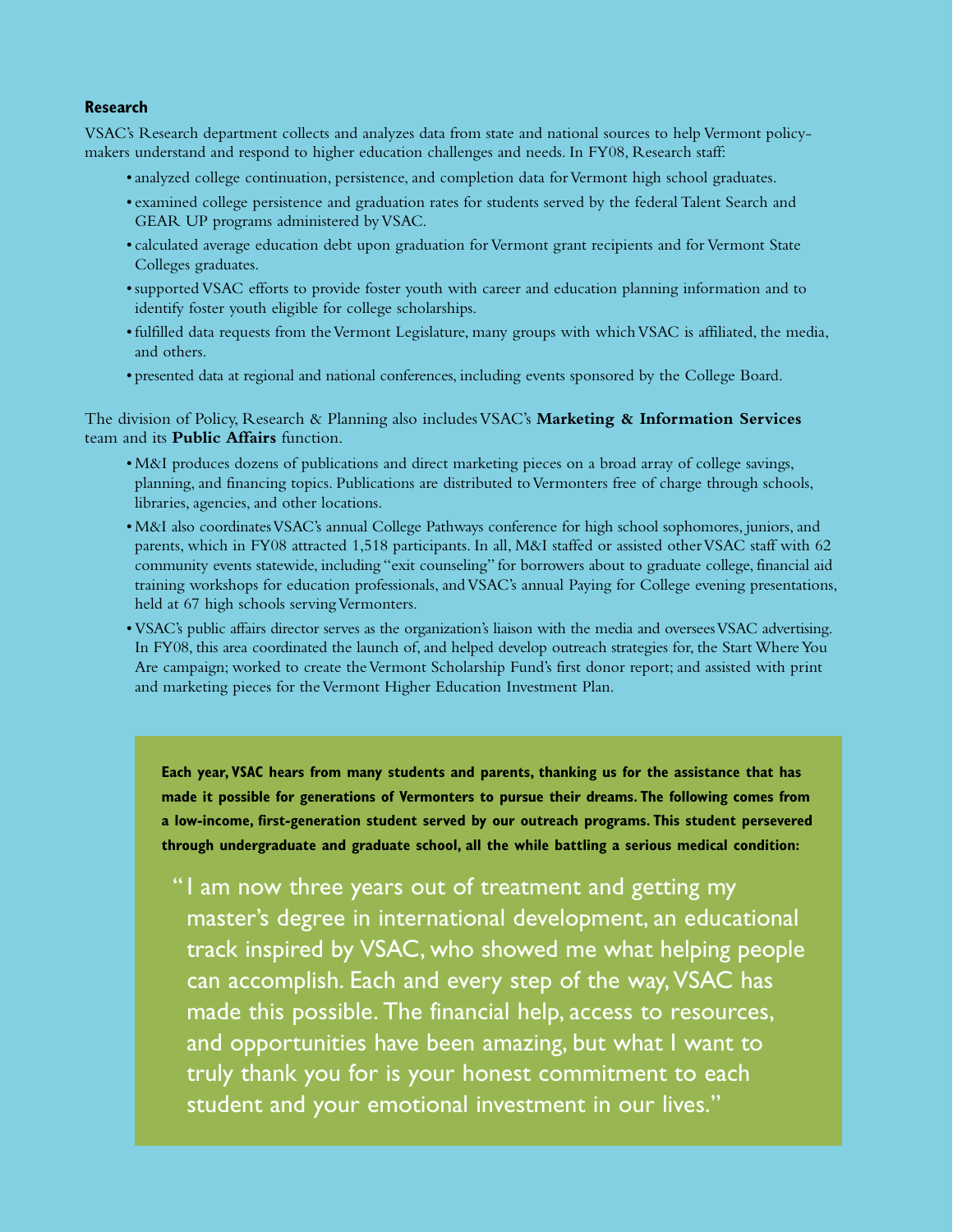

## Finance & Corporate Services

(21 employees)

This area oversees all aspects of financial and facilities management for the corporation through several major groups.

- **Finance & Treasury Management** has responsibility for accounting and reporting, management of a loan portfolio worth \$2 billion, bond issuance, financial audits, cash-flow projections, and financial modeling.
- **Purchasing** procures goods and services, generates RFPs for major purchases and contracts, identifies cost savings, contracts for telephone services, and manages the employee food service.
- **Facilities Management** handles mail delivery and processing, receiving, storage, space management, and building safety and security, and ensures that the VSAC office remains in good working order.VSAC's outbound mail volume in FY08 was 1,715,250 pieces.



### Executive Office (10 employees)

This area is made up of the president and chief executive officer and his administrative staff, the **Human Resources** department, and the **State Affairs** function.

- Human Resources recruits and trains staff, builds leadership capacity, creates a supportive working environment, assures compliance with legal and ethical standards, and promotes wellness.
- The State Affairs area represents VSAC in the Vermont Legislature and on a variety of working groups pertaining to higher education and workforce development.



# Vice President & General Counsel

(4 employees)

VSAC's general counsel is involved in a host of legal and financial matters, including in the bond finance arena, and supervises the organization's **Development** and **Internal Audit & Risk Management** departments.

- VSAC's development director works with existing and potential donors to enhance scholarships for Vermonters. Through the Vermont Scholarship Fund, a charitable affiliate VSAC established to accept tax-deductible contributions, donors can give in one of three ways: endowed funds, annual funds, and the pooled Great Expectations Scholarship Fund. In FY08,VSAC worked with donors to create 11 new scholarship programs for Vermonters. *(A wealth of information about scholarship donors and recipients is available in the Vermont Scholarship Fund's annual donor report.)*
- The Internal Audit & Risk Management department was created in 2007 to provide objective, risk-based services to all areas of the organization.This department provides support to VSAC management and to the Audit Committee of the VSAC Board of Directors. Its activities complement, but do not replace, the annual audit of VSAC's finances conducted by an independent accounting firm and federal audits required of organizations like VSAC that participate in federal education loan programs.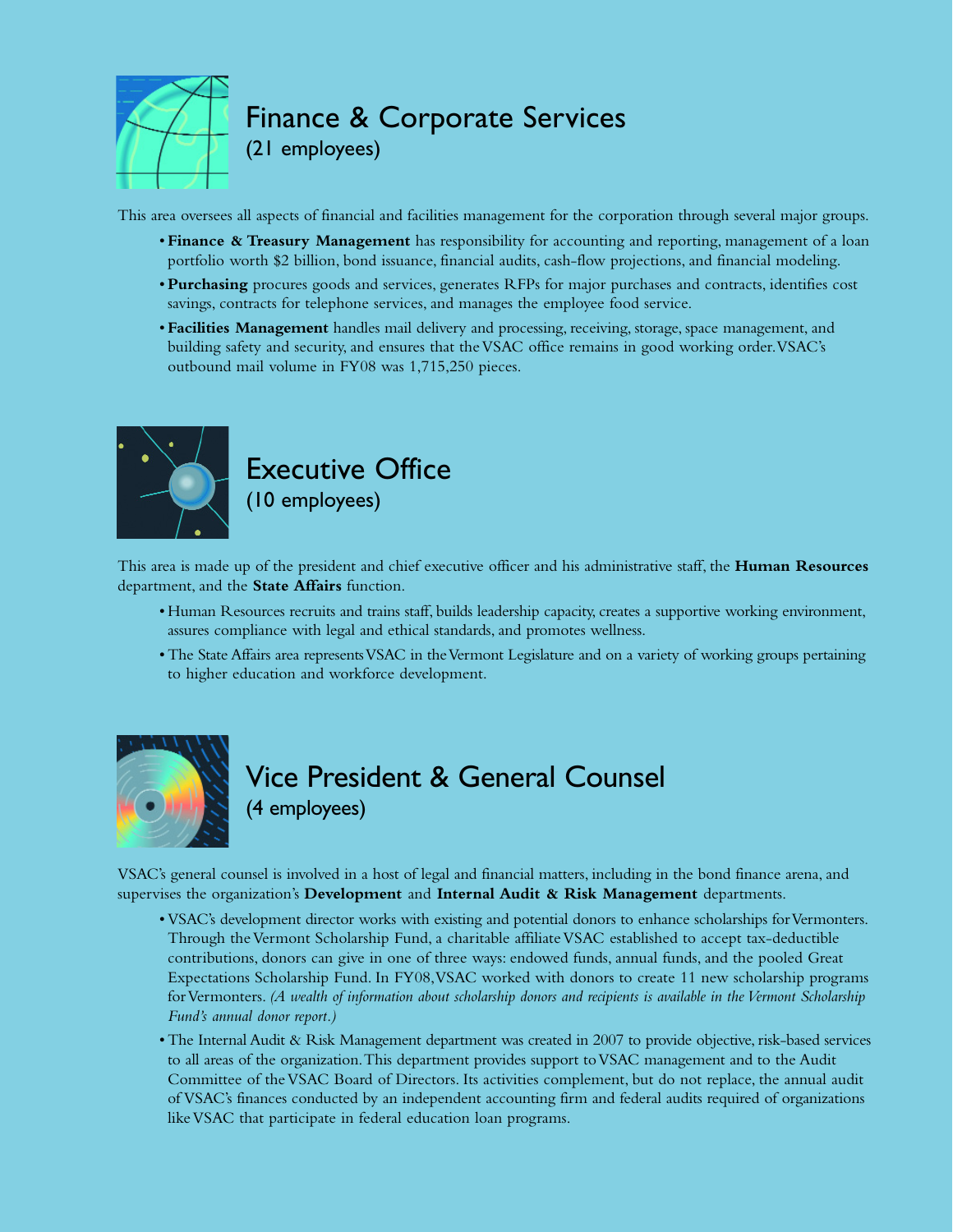| Statement of Net Assets (in thousands)            | 2008              | 2007              |
|---------------------------------------------------|-------------------|-------------------|
| <b>Assets</b>                                     |                   |                   |
| Cash and investments                              | \$93,349          | \$270,109         |
| Education loans receivable (including interest)   | 2,103,775         | 1,895,433         |
| Other assets                                      | 34,722            | 36,015            |
| Total assets                                      | \$2,231,846       | \$2,201,557       |
| <b>Liabilities</b>                                |                   |                   |
| Bonds and notes payable (plus interest)           | \$2,068,471       | \$2,020,066       |
| Arbitrage earnings rebatable                      | 25,390            | 32,254            |
| Other liabilities                                 | 13,140            | 10,407            |
| <b>Total liabilities</b>                          | \$2,107,001       | \$2,062,727       |
| <b>Net Assets</b>                                 |                   |                   |
| Restricted                                        | \$62,302          | \$85,581          |
| Unrestricted                                      | 60,068            | 51,182            |
| Net investment in property and equipment          | 2,475             | 2,067             |
| Total net assets                                  | \$124,845         | \$138,830         |
| Total liabilities and net assets                  | \$2,231,846       | \$2,201,557       |
|                                                   |                   |                   |
|                                                   |                   |                   |
|                                                   |                   |                   |
| Statement of Revenues and Expenses (in thousands) | 2008              | 2007              |
| <b>Revenues</b>                                   |                   |                   |
| Interest earned from education loan financing     | \$142,286         | \$147,635         |
| Other loan and guarantee program revenues         | 5,804             | 6,537             |
| Investment interest                               | 7,676             | 10,381            |
| Vermont state appropriations                      | 20,459            | 18,524            |
| Federal grants                                    | 4,867             | 4,347             |
| Scholarship and gift revenue                      | 3,937             | 4,598             |
| Other revenue                                     | 462               | 878               |
| Total operating revenues                          | \$185,491         | \$192,900         |
|                                                   |                   |                   |
| <b>Expenses</b><br>Student aid                    |                   |                   |
| Interest rebated to borrowers                     | \$26,345<br>6,749 | \$22,511<br>6,074 |
| Interest on debt                                  | 100,478           | 74,653            |
| Other loan financing costs                        | 28,309            | 38,916            |
| Corporate operating expenses and depreciation     | 37,595            | 34,764            |
| Total expenses                                    | \$199,476         | \$176,918         |
| Excess (deficit) of revenues over expenses        | (13,985)          | 15,982            |
| Total net assets at the beginning of the year     | 138,830           | 122,848           |

*A complete set of financial statements as audited by an independent public accounting firm is available on VSAC's Web site or by request.*